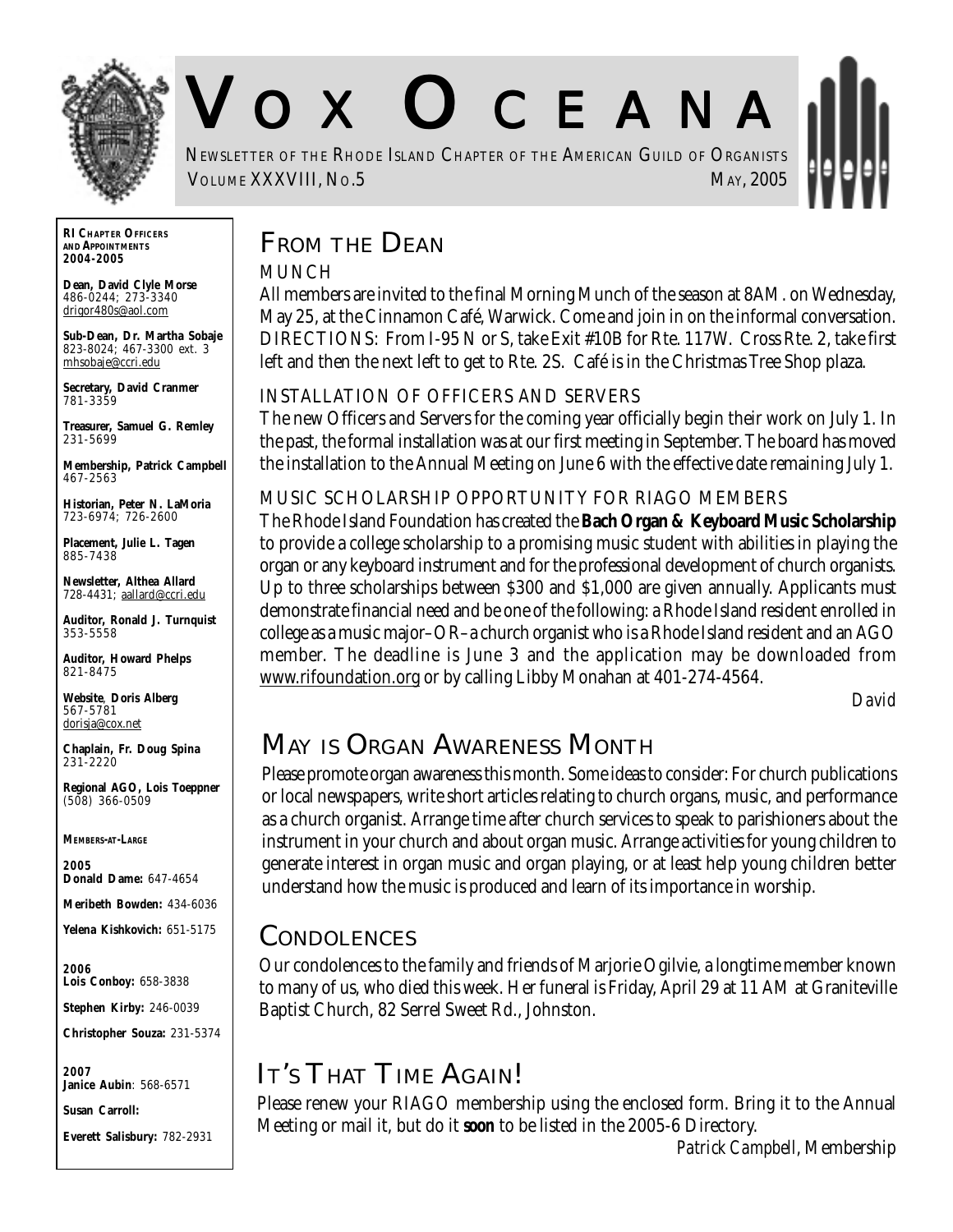# **FROM THE SUB-DEAN**

UPCOMING CHAPTER EVENTS **Saturday, April 30, 10 AM –12 noon** Master class taught by David Higgs. Come and observe a master teacher at work. Central Congregational Church, Providence.

Schedule for the morning is:

- 10-10:30 Leilani Nixon, student of Steve Martorella Rheinberger: Praludium from Organ Sonata No. 20 in F, Opus 196
- 10:30-11 Elena Kishkovich Bach: Fugue in D Major BWV532
- 11-11:30 Laya Varghese, student of Mark Steinbach formerly attributed to Bach: "Little" Fugue in g minor
- 11:30-12 Adam Schneider, student of Patrick Campbell Bach: Prelude & Fugue in e minor (from "Eight Little")

#### **Sunday, May 1, 4:00 PM**

David Higgs in recital. Central Congregational Church.

**Monday, June 6** (see insert for schedule & menu) Annual Meeting/Dinner; \$12 for dinner due by May 28th. Chepachet Union Church, 1138 Putnam Pike, Chepachet.

*Dr. Martha Sobaje*

# **ORGAN HISTORICAL SOCIETY**

**50th National Convention in southern New England** Thanks to Elsie McNeill for the alert: During the OHS National Convention, July 12-18, 250-300 members will travel through southern New England visiting thirtyseven churches with vintage organs. Guest organists will give concerts in each sanctuary. Where seating is limited, duplicate concerts will be given with guests invited to the capacity of each sanctuary. The 1868 E. & G.G. Hook one manual tracker organ at the First Christian Congregational Church in Swansea, MA is on the tour. Recitals will be held on July 14 at 9:15AM and 10:15AM with organist Tom Guthrie of Virginia. Of special interest to RIAGO members is the first recital on July 12 at 7:30 PM at the Christian Science Church, Providence, with Peter Krasinski, organist. See OHS website www.organsociety.org/2005 for further details.

## **REMINDER**

The next Board meeting is Monday, May 9.

## **EVENTS**

#### **Sunday, May 15, 4 PM:**

*Hymn Festival for the Day of Pentecost*, **Patrick Campbell**, Director of Music. This sixth annual *Hymn Festival* features hymns and anthems for Pentecost accompanied by brass quintet, timpani, organ and handbells. Jointly sponsored by St. Luke's, East Greenwich and St. Paul's, Pawtucket. Free; reception follows. St. Paul's Episcopal Church, 50 Park Place, Pawtucket. 728-4300 or email music@stpaulspawtuket.org.

#### **Sunday, May 15, 4 PM:**

Trinity Church Senior Choir and UMass-Dartmouth University Chorus, **Paul Cienniwa** directing; **Christopher Davey**, boy soprano in Leonard Bernstein's Chichester Psalms at Trinity Church. www.trinitynewport.org or 846-0660. Donations benefit Music at Trinity.

#### **Monday-Friday, May 16-20:**

*Kids On Keyboards - Organ!* Festival at Mathewson Street United Methodist Church, 134 Mathewson St., Providence. School groups will be in the church each day for lively informances that are open for observation. Contact David Clyle Morse for specific times. 331-8900.

#### **Thursday, May 19, 5:30 and 7:30 PM:**

*Gallery Night Organ Concerts* at Mathewson Street United Methodist Church, 134 Mathewson St., Providence. Free 30-minute programs by **David Clyle Morse** including a wide variety of literature. As this month's concerts occur during the *Kids On Keyboards - Organ!* Festival week, the program will be very colorful, light and of interest to all ages, especially young people.

#### **Sunday, May 22, 3 PM:**

**Dr. Charles Callahan** presents music of Bach, Callahan, Dupre and Franck on the 3-manual Peragallo (1998) organ at St. Francis Xavier Church, 347 South St., Hyannis, MA. Sponsored by Cape Cod AGO. Donation \$10.

#### **Sunday, May 22, 7 PM:**

Choral Evensong to celebrate the Feast of the Trinity. St. Paul's Parish Choir, **Mark Steinbach**, Organist and Choirmaster. Works of Attwood and Jdanov. The Old Narragansett Church, Wickford. All welcome.

#### **Friday, June 10, 7:30 PM:**

**Newport Baroque Orchestra** under the direction of harpsichordist **Paul Cienniwa** will perform an all-Bach program on period instruments. St. Mary's Church, Newport, RI (corner of Spring St. and Memorial Blvd.). Free parking in lot on Williams St.! \$20, general admission. www.newportbaroque.org, 855-0687.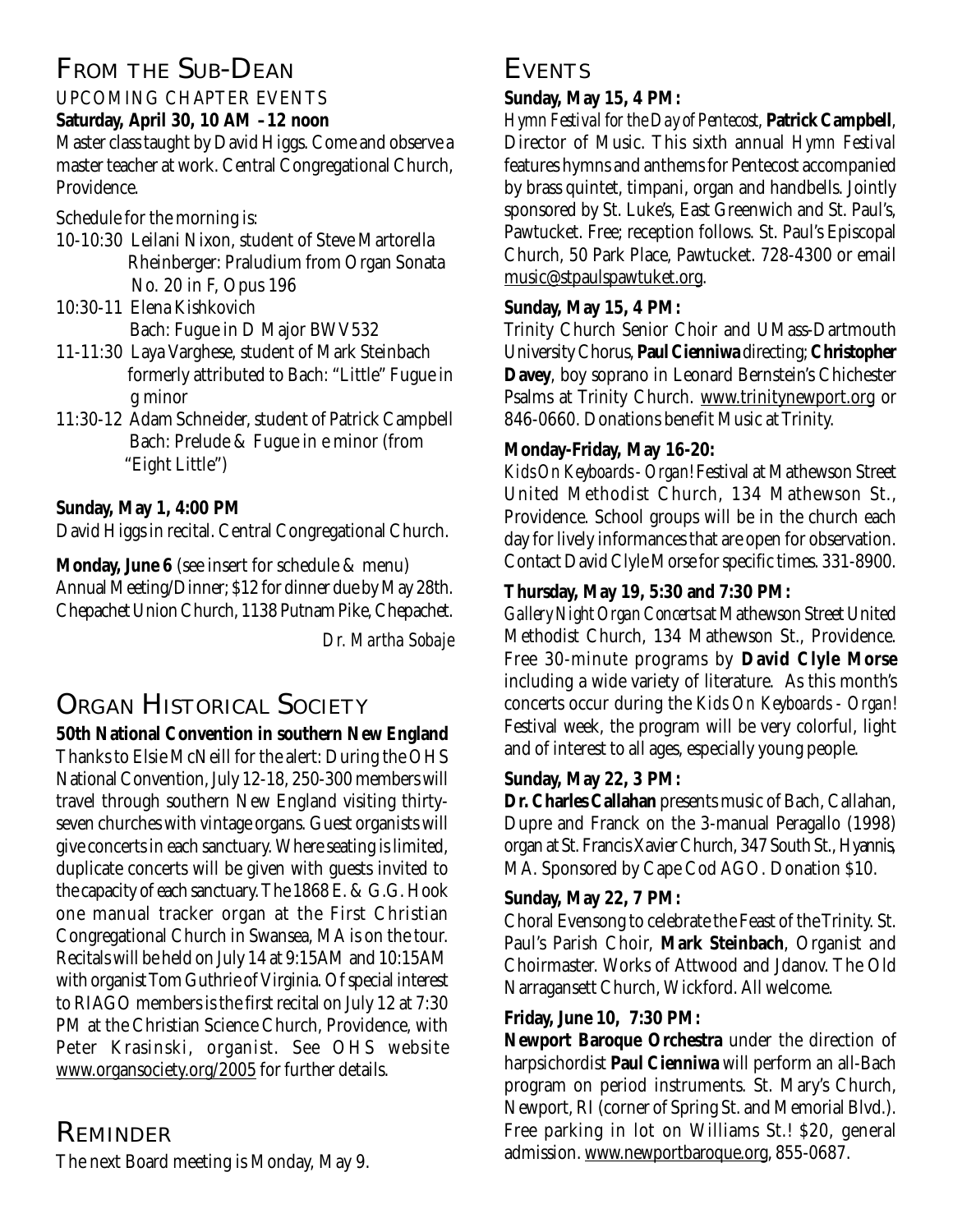# **FROM THE NOMINATING COMMITTEE:**

The Nominating Committee for the Rhode Island Chapter of the Guild of Organists presents the following slate of officers for 2005:

> Dean: Dr. Martha H. Sobaje Sub-Dean: Julie L. Tagen Secretary: David Cranmer Treasurer: David Clyle Morse Executive Committee 2008: Alexander Bauhart, Yelena Kishkovich, John Totter (Other Officers and Servers will continue in their positions.)

Members may add additional names to the ballot by sending a letter of request signed by 5 chapter members to Meribeth Bowden, 60 Pearl Avenue, Rumford, RI 02916 by May 15. The June Vox OCEANA will contain a ballot which may be returned by mail or brought to the Annual Meeting on June 6.

# **NEW MUSIC AND COMMISSIONS**

#### Region I Convention: June 26-29, Hartford, Connecticut

Adding new music to the canon of organ and choir repertoire is one of the goals of the AGO. Region I is blessed with many first-rate composers. We asked for entries for a collection of works to be published and offered for purchase at the convention. Entitled *The Hartford Organ Book*, nearly 40 works were submitted for consideration and 17 were chosen to be published. We hope that you will find this collection to be a perfect addition to your library and repertoire. Offering new music to our congregants, choir members, students, and colleagues keeps senses stirred and inspired.

Commissioned works are by Connecticut composers Peter Niedmann and Paul Halley. We want to keep some secrets, but let's just say you won't be disappointed. I can tell you this: David Briggs will offer the first performance of Peter Niedmann's piece (Sunday, June 26) and CONCORA will offer the first performance of Paul Halley's piece (Monday, June 27).

The best way to see and hear what's new is to visit the numerous exhibits. We have planned specific "exhibits only" times and we hope you will take advantage of them. Not only are they a great way to get new things; they are perfect for socializing and conversing with colleagues. New music for organ and choir will be available for perusal and purchase at the convention. So, if you haven't registered yet, complete the form, select your workshops, and make your hotel reservations – NOW!

Here's the almost last-minute checklist for you:

1) Mail, with payment, the completed registration form (including workshop choices) to registrar, Stephen Z. Cook, at:

Greater Hartford AGO Region I Convention

P.O. Box 331060 West Hartford, CT 06133-1060

2) Make hotel reservations by calling 1-800-HILTONS. The Hilton Hartford Hotel has reserved rooms at \$109 +tax (single/double) and \$225 +tax (suite) on a first-come basis through June 11. Mention "American Guild of Organists Region I Convention" when making your reservation.

3) Make travel plans. Carpooling reduces expenses. The train station (Amtrak) is a two-block walk from the hotel. Bradley International Airport is convenient to downtown Hartford by taxi or rental car.

Visit www.HartfordAGO.org for updates.